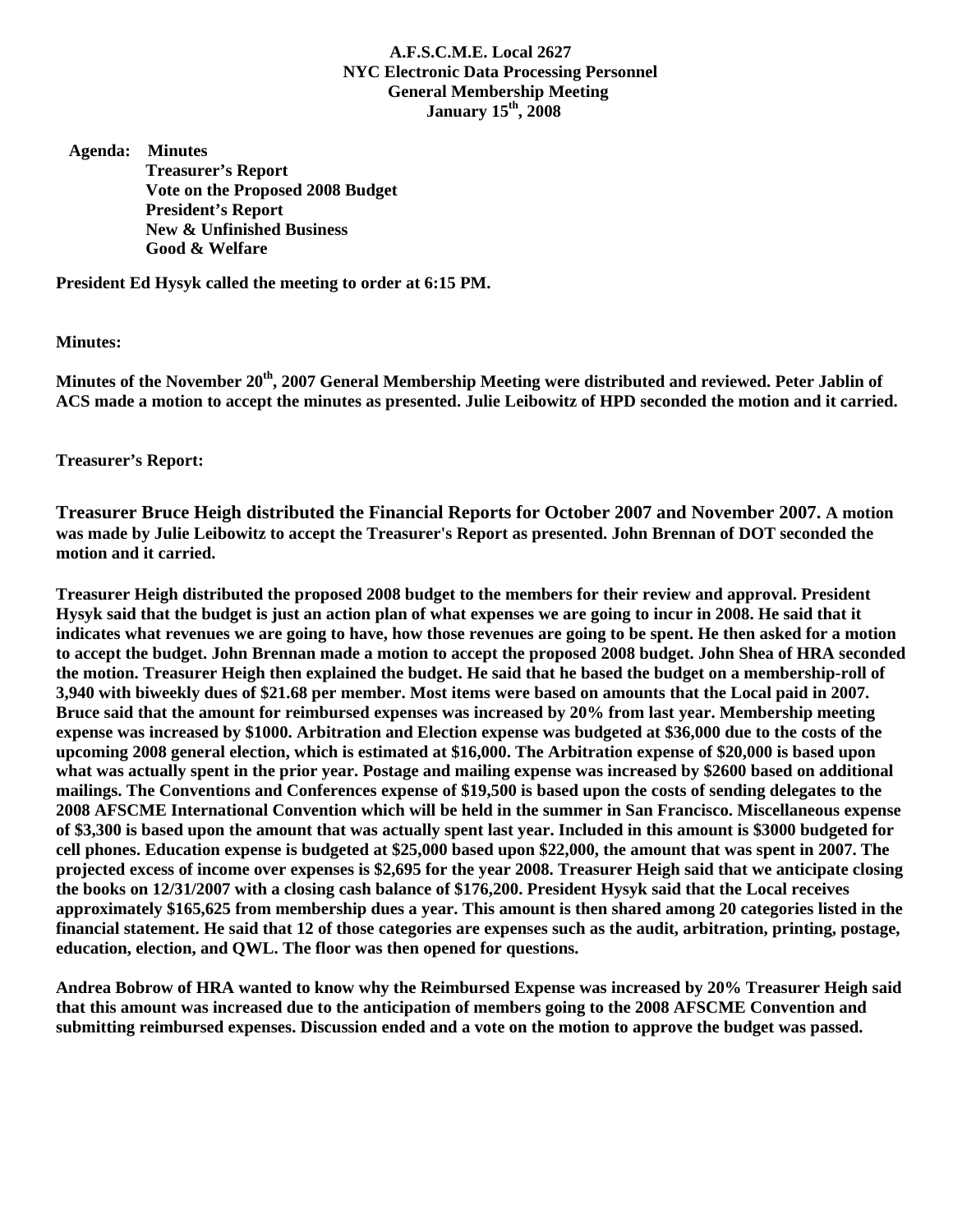**President's Report:** 

**President Hysyk introduced Barbara Terrelonge, Assistant Director of DC 37 Research & Negotiations, who gave the Civil Service report. Ms. Terrelonge said that there was only one appointment made during the Nov – January period due to the holidays. The status of the Civil Service list was reported as follows: Computer Specialist (SW) Open Competitive list (Exam No. 3013) – One candidate was appointed since November from this exam. Barbara**  said that the filing period for the Computer Service Technician exam is from January 2<sup>nd</sup>, 2008 thru January 22<sup>nd</sup>, **2008. She then concluded her report.** 

**President Hysyk then introduced a representative from the Voluntary Insurance Program. He gave information on various insurance products including Long Term Disability, Life Insurance and Accident Insurance.** 

The Computer Service Technician E&E exam review sessions will be held on January 16<sup>th</sup> & 17<sup>th</sup> in room **12 at 6 p.m.** 

**Over 250 CSM/COM exam preparation applications were received by the Education Department.**  Fred Lewis will be handling the workshops. Tentative dates have been scheduled for February 5<sup>th</sup>, **7th, 12th and 14th. It will most likely be held at Norman Thomas High School. Topics covered will be organizing, effective writing, supervision, executive order 16.** 

**There may be an on-line exam for the certified titles.** 

**So far there have been no additional dates scheduled between the City and DC 37 bargaining talks.** 

**At the end of this contract (March 2nd, 2008), we have the ability to take .34 of 1% of your salary as of Dec. 31st, 2005 and put it into our Local for the members. If we take it as a rate increase, we can't use the whole .34 because the City discounts it, making it .32. However we can take it as a longevity increase. President Hysyk said that he will form a committee that will make a recommendation on this issue. In the past, we chose to add it on to the longevity because it seemed like the fairest way to do it. This would increase the longevity approximately by \$200. This increase has not been calculated yet.** 

**President Hysyk said that none of the locals have heard anything from the Salary Review Panel. So far no monies have been generated and targeted for funding Salary Review. No pot of money has been found.** 

**The non-economic agreement with the NYC Transit Authority has been concluded.** 

**There have been no dates scheduled for CUNY bargaining.** 

**HHC is coming out with some new titles that they want our members to apply for. Most of the HHC employees will have a difficult time applying for these exams. This situation will be examined further.** 

**City-Time is coming to the Parks Department which does not currently have a timekeeping system. The Union is trying to fight this on the basis that if the agency doesn't have a timekeeping system then they must bargain with the Union in order to get it.** 

**1st Vice President Robert Ajaye announced that the Local's Black History program will take place on**